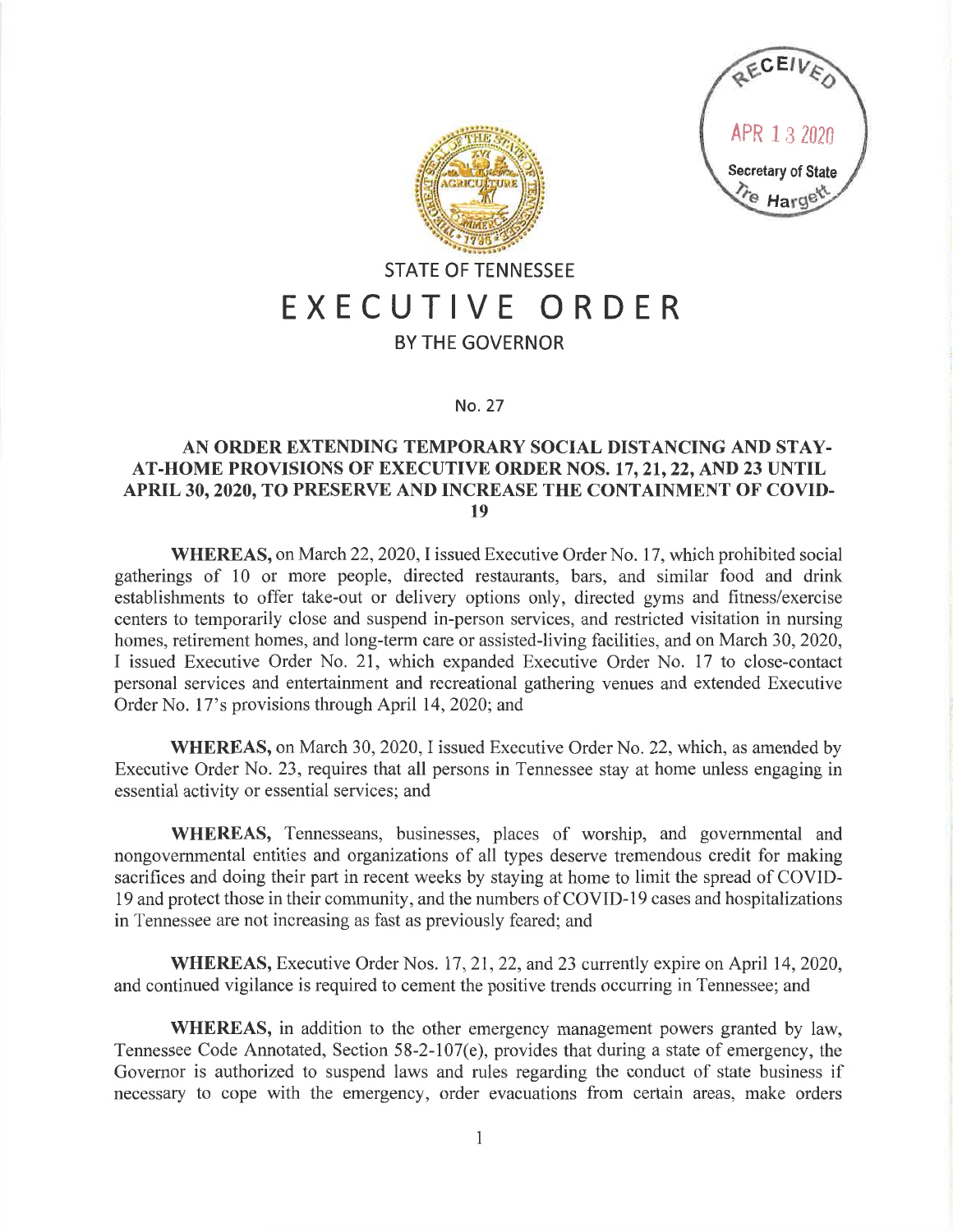concerning entry and exit and the occupancy of premises within an emergency area, and take measures concerning the conduct of civilians and the calling of public meetings and gatherings, among other things; and

**WHEREAS,** the temporary suspension of selected state laws and rules and the other measures contained herein are necessary to facilitate the response to the current emergency.

**NOW THEREFORE,** I, Bill Lee, Governor of the State of Tennessee, by virtue of the power and authority vested in me by the Tennessee Constitution and other applicable law, do hereby declare that a state of emergency continues to exist in Tennessee, and order the extension of the provisions of Executive Order Nos. 17, 21, 22, and 23 until 11 :59 p.m., Central Daylight Time, on April 30, 2020, and, to implement this extension, more specifically order the following:

Effective immediately, Paragraph No. 7 of Executive Order No. 17, dated March 22, 2020, is hereby deleted and the following language is substituted instead:

7. This Order shall be effective and enforceable at 12:01 a.m., Central Daylight Time, on March 23, 2020, and shall remain in effect until 11 :59 p.m., Central Daylight Time, on April 30, 2020, at which time the suspension of any state laws and rules and the other provisions of this Order shall cease and be of no further force or effect.

Effective immediately, Paragraph No. 15 of Executive Order No. 22, dated March 30, 2020, is hereby deleted and the following language is substituted instead:

15. Term and effective date. This Order shall be effective and enforceable at 11 :59 p.m., Central Daylight Time, on March 31, 2020, and shall remain in effect until 11 :59 p.m., Central Daylight Time, on April 30, 2020, at which time the suspension of any state laws and rules and the other provisions of this Order shall cease and be of no further force or effect.

[REMAINDER OF PAGE INTENTIONALLY LEFT BLANK]